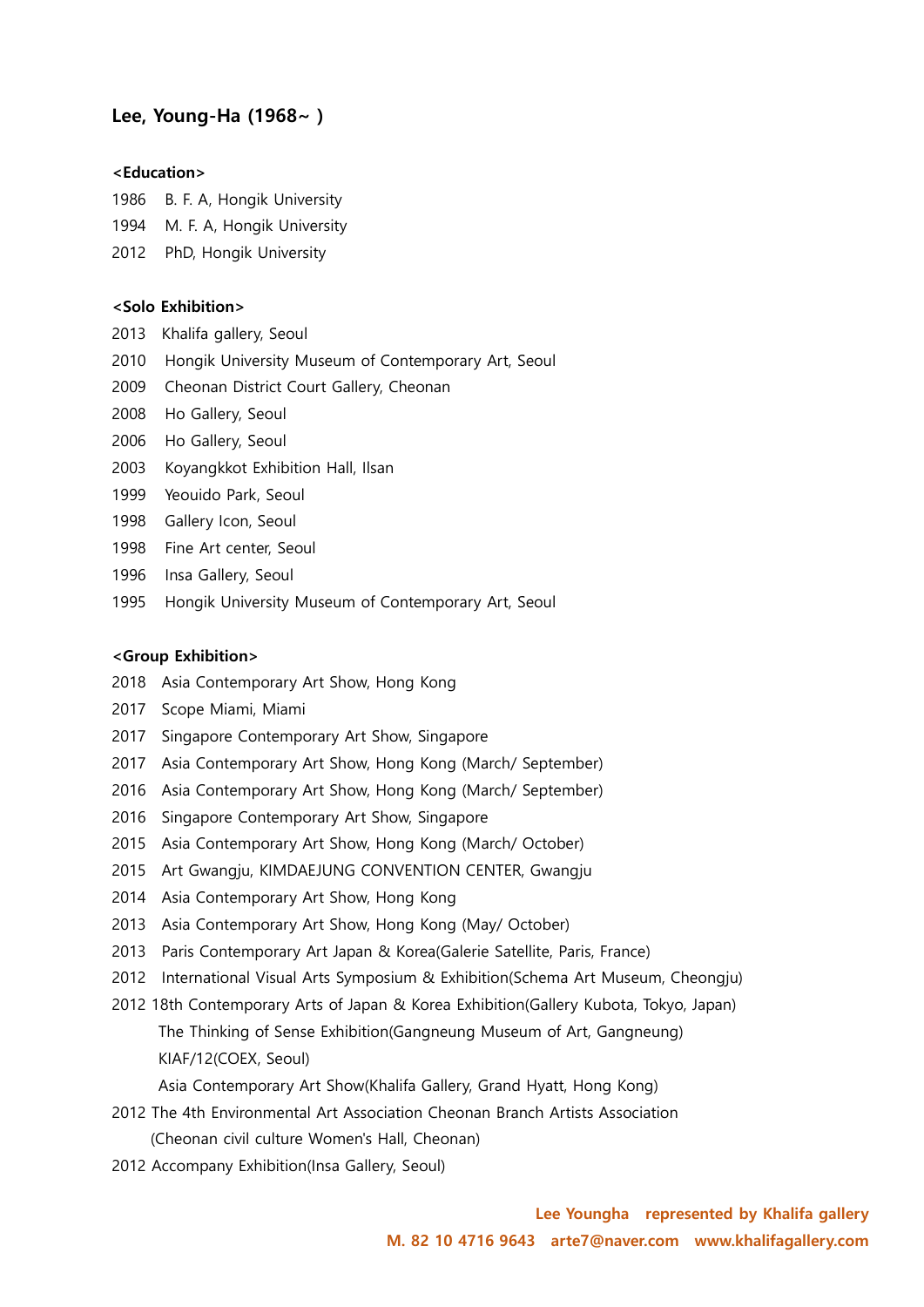Cardinal Stephen Kim Sou-hwan Memorial Exhibition(Pyunghwa Gallery, Seoul)

Five Stars Story Exhibition(Leeseoul Gallery, Seoul)

SOAF2012(Khalifa Gallery, COEX, Seoul)

 Soul Exhibition 2012 with Shinhan Bank(National Assembly Member's Office Bldg, Seoul) Artshow Busan 2012(BEXCO, Busan)

- The 37th Exhibition of Korean Fine Art Association Cheonan Branch (Cheonan civil culture Women's Hall, Cheonan)
- 2011 17th Contemporary Art Korea & Japan "Face & Face" Exhibition(Gongpyeong Art Gallery, Seoul)

2011 The 3rd Environmental Art Association Exhibition(Cheonan civil culture Women's Hall, Cheonan)

The 36th Exhibition of Korean Fine Art Association Cheonan Branch

(Cheonan civil culture Women's Hall, Cheonan)

The 3rd Our Beautiful Birds Exhibition(Cheonan civil culture Women's Hall, Cheonan)

Blue submarine Exhibition(Gilhyun Art Museum, Namhae)

- 2011 Paris Contemporary Art Japan & Korea(Galerie Satellite, Paris, France)
- 2010 The 2nd Environmental Art Association Exhibition(Cheonan civil culture Women's Hall, Cheonan)
- 2010 16th Contemporary Art Japan & Korea Exhibition(Tower Hall Funabori, Tokyo, Japan)
- 2010 Cardinal Stephen Kim Sou-hwan Memorial Exhibition(Sejong Center for the Performing Arts, Seoul)

Korea Art Festival 2010(Onemount Gallery, Goyang)

- The 2nd Our Beautiful Birds Exhibition(Cheonan civil culture Women's Hall, Cheonan)
- The 35th Exhibition of Korean Fine Art Association Cheonan Branch

(Cheonan civil culture Women's Hall, Cheonan)

Daily-Rainbow(Banweol Art Hall, Pocheon)

- 2009 The 1st Environmental Art Association Exhibition(Cheonan civil Cultural Center, Cheonan) The 34th Exhibition of Korean Fine Art Association Cheonan Branch
	- (Cheonan civil Cultural Center, Cheonan)

Art Story Gallery Open Invitation Exhibition(Art Story Gallery, Cheonan)

- 2008 The 33th Exhibition of Korean Fine Art Association Cheonan Branch (Cheonan civil Cultural Center, Cheonan)
- 2007 2007 13th Contemporary Art of Korea and Japan(Kyunghyang Gallery, Seoul)
- 2006 Space and Color Exhibition(Kwan-Hoon Gallery, Seoul)
- 2005 11th Contemporary Art of Korea and Japan(Kwan-Hoon Gallery, Seoul)
- 2005 Korea Art Festival 2005 (Sejong Center for the Performing Arts, Seoul) 'Storytelling in Art' Exhibition (Lotte Art Gallery, Anyang) Sup Gallery Planning Exhibition-Imagining in Text (Sup Gallery, Seoul) Sac Exhibition (Kimjinhye Gallery, Seoul)
- 2004 Difference and Gap, Its Assemblage-Korea and Japan inter-change Exhibition (Hong-Ik University Museum of Contemporary Art, Seoul)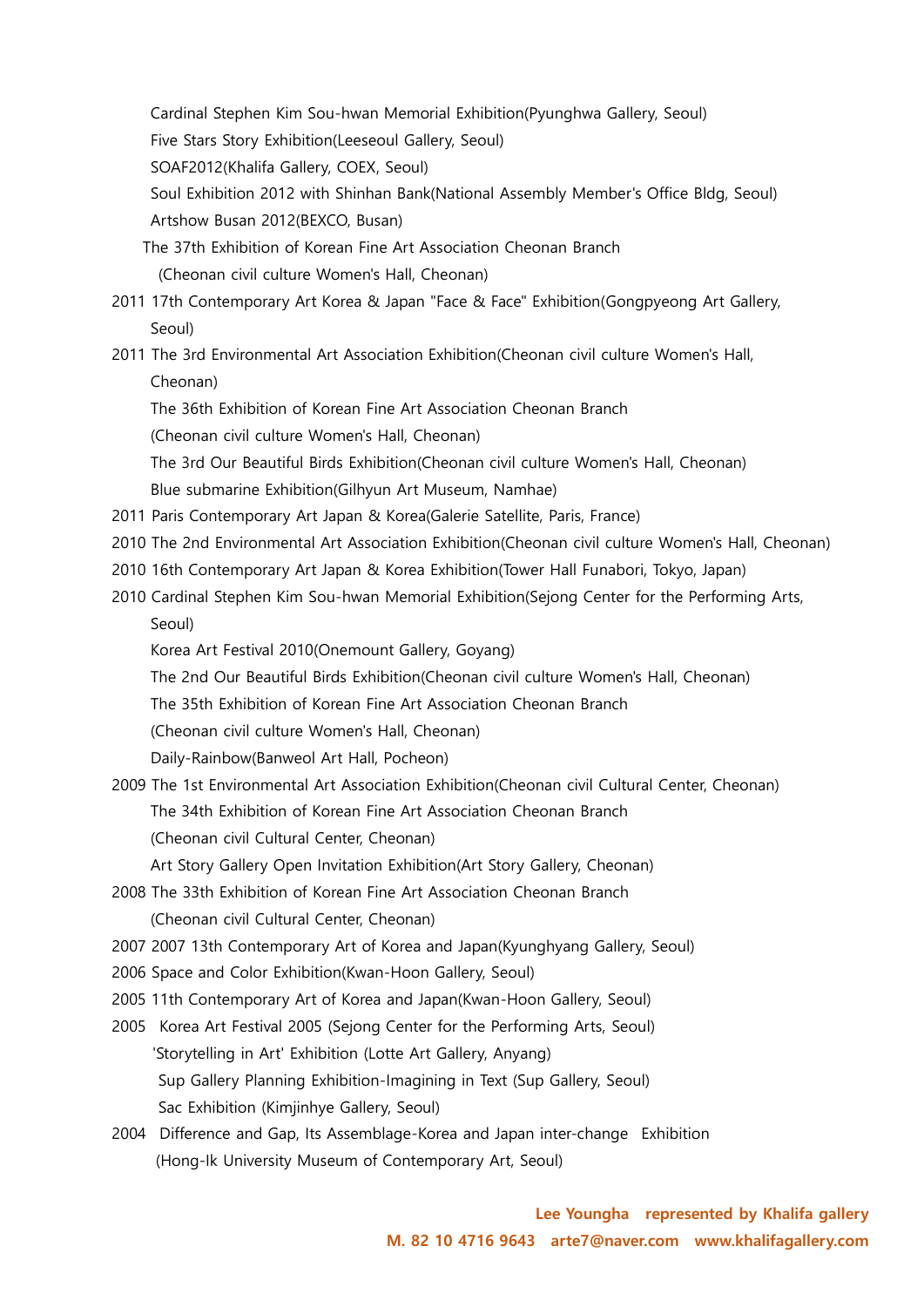Chon Gok Forum 2004 Exhibition (Museum of Hanyang University, Seoul) Space Exhibition (Seoul Museum of Art, Seoul) Environment Art Expo Korea (COEX, Seoul)

- 2003 Exhibition Projected by Chongok Forum (Chi-Ong Museum, Gapyeong)
- 2002 Chongok Paleolith Project (Noam Gallery, Seoul)
- 2001 Exhibition of Sinchon 20 Artists (Hyundai Art Gallery, Seoul)
- 2000 Young Artist Invitation Exhibition (Seoul Museum of Art, Seoul) Chongok Forum Project II-Installation Art Festival (Jeongok Paleolith Site, Yeoncheon)
- 2000 Gwangju Biennale Special Exhibition (Museum of Biennale, Gwangju) http://www.time.kr Exhibition (Art Planet, Seoul) Dongho Gallery Invitation Exhibition (Dongho Gallery, Seoul)
- 2000 Reflection of Reality Exhibition (Gallery Jong-Ro Arts, Seoul)
- 1999 Message of Younger Artist Exhibition (Lotte Art Gallery, Seoul)
	- 150 Korean Famous Artists Special Exhibition (Lotte Art Gallery, Seoul)
	- 41st "Origin" Painting Association Exhibition (Seoul Museum of Art, Seoul)
	- Invitation of Gallery Jong-Ro Arts Opening Exhibition (Gallery Jong-Ro Arts, Seoul)
	- 33rd Korean Fine Arts Association Exhibition (Seoul Arts Center, Seoul)
	- '99 Flag Art's Exhibition Seoul Dan-Oh Festival (Boramae Park, Seoul)
	- Search for The Matter Exhibition (Na Gallery, Seoul)
	- 'MBC' Planning Invitation (Seoul Museum of Art, Seoul)
	- Configuration Collection (Han-Jeon Plaza Gallery, Seoul)
	- Korea Art Festival (Gallery Sang, Seoul)
		- Ganghwa Jayugeori Exhibition (Dongmak Bathing Resort, Ganghwa)
	- Arari, Flag, And (Riverside Special Stage, Jeongseongun)
	- '99 Flag Art Festival (Yeouido Park, Seoul)
	- Do You Know the Price of Picture? (Gallery Jong-Ro Arts, Seoul)
	- Ganeun cheonnyeon, oneun cheonnyeon Exhibition (Gongpyeong Art Center, Seoul)
- 1998 Medium Research Exhibition (Gallery 2000, Seoul) 40th "Origin" Painting Association Exhibition (Fine Art Center, Seoul) 32nd Korean Fine Arts Association Exhibition (Seoul Arts Center, Seoul) Han River Flag Art Festival '98 (Hangang Park, Seoul)
- 1997 New Generation's Grouping for Korea Identity Exhibition (Fine Art Center, Seoul) 'MBC' Art Grand Exhibition (Seoul Arts Center, Seoul) Korea Art Grand Exhibition (National Museum of Contemporary Art, Gwacheon) Next Generation Exhibition (Kwan-Hoon Gallery, Seoul) Dongsung Artists Exhibition (Main Hall of Dongsung High School, Seoul) 39th "Origin" Painting Association Exhibition (Seoul Museum of Art, Seoul) Young Artist Grouping Exhibition (Batangol Arts Center, Seoul) A Study of Korea Identity Exhibition (Seo-Nam Gallery, Seoul)
- 1996 Dong-A Grand Exhibition (National Museum of Contemporary Art, Gwacheon)